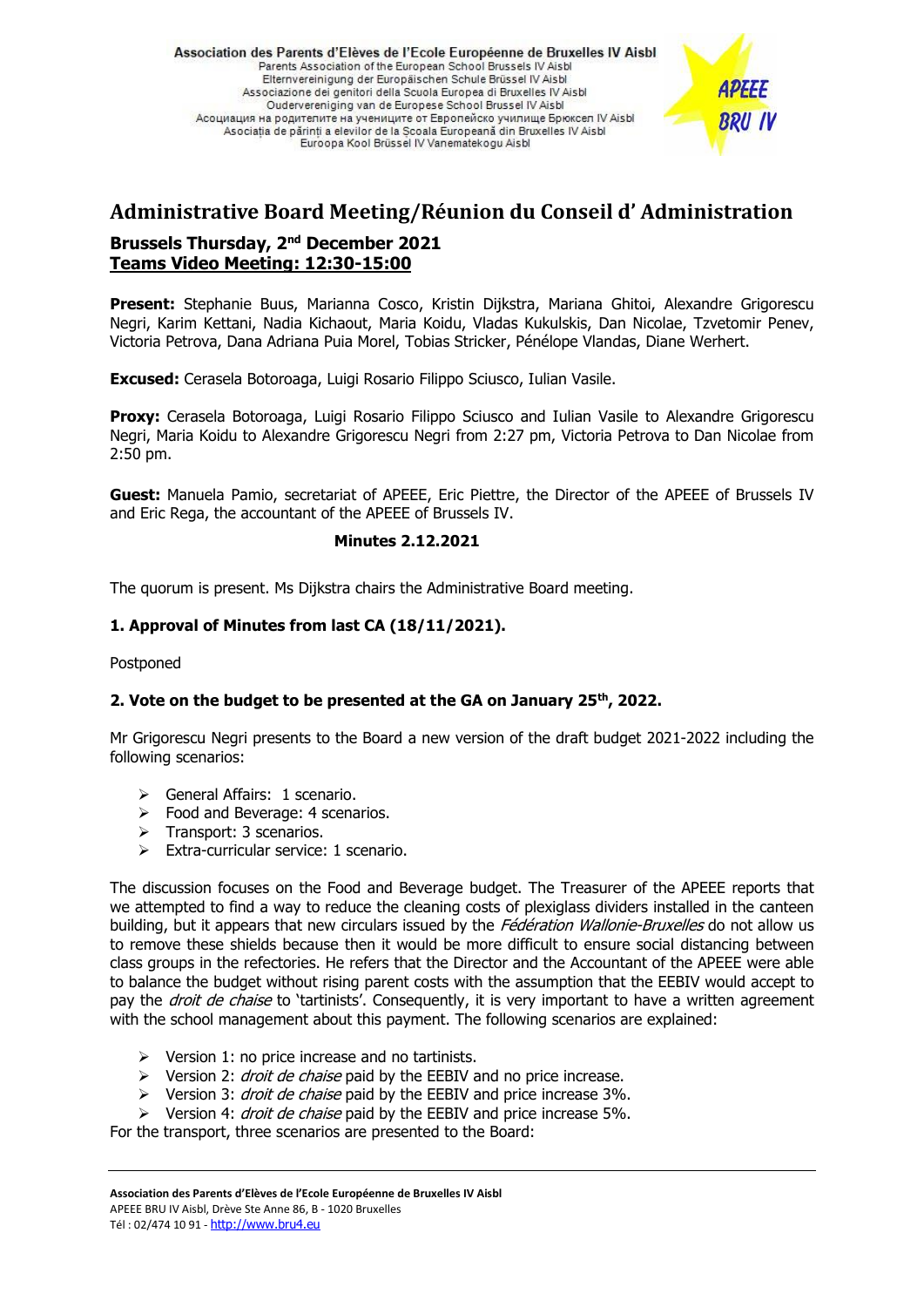- $\triangleright$  Version 1: 1 employee part time without price increase (the current situation).
- $\triangleright$  Version 2: 1 employee extended full time without price increase.
- $\triangleright$  Version 3: 1 employee extended full time price increase 1.6 % in order to reach the breakeven.

Ms Petrova explains that for many years, we have pursued a policy of keeping transport prices as low as possible. We have not adapted our prices to the rising price evolution, and we are now facing an inflationary trend driven by fuel and the energy prices. The Board member responsible for transport refers that we are currently the only APEEE with the lowest transport price.

She explains that we have to face cost increases with service providers, as well as persistent difficulties with bus monitors. According to her point of view, these two factors justify a potential 1.6 percent increase in transport prices which will allow us to catch up on the increase of our expenses and ensure a reasonable workload to provide an adequate service. The transport office's Covid-19 tracing on school buses, as well as the difficulties with bus monitors, create an extremely high workload and extra-hours for our current transport staff. This is an extra-cost that staff is paying and that motivates her request to have an extension of the current 0,5 FTE to a full 1 FTE. Ms Petrova outlines that we are facing increased problems with bus monitors, and we need to be much more active in the recruitment process, research, validation and monitoring of daily performances. On the other hand, we have to respond to the rising of expenses and costs of living. She fully supports that the version 3 of the transport budget may be presented at the next General Assembly meeting.

Mr Grigorescu Negri proposes to adopt the following overall budget for 2021-2022 that considers no future lockdowns:

- ➢ AG: version 1.
- $\triangleright$  Food and Beverage: version 2, droit de chaise paid by the EEBIV and no price increase.
- $\triangleright$  Transport: version 3, to hire a full-time employee with price increase 1,6%.
- $\triangleright$  Extra-curricular service: version 1.
- ➢ Final Budget positive: 83 k euro.

Ms Vlandas would like to have a Food and Beverage budget close to 0 without any price increase. Ms Petrova refers that some schools have begun to close canteens, and she believes that having a slightly positive result for the time being, due to rising living costs and inflation, would only provide us with a potential margin to cope with the potential increase. This is a precautionary measure that should be duly explained to parents. The President of the APEEE refers that we could present the payment of droit de chaise for tartinists as part of a pilot project to be re-evaluated after a year. The Treasurer of the APEEE identifies the next steps:

-The Administrative Board needs some time to look at the draft budget 2021-2022 before voting on it.

-We need to answer to the different budgetary questions raised by Ms Kichaout and we have to try to get the approval in writing from the school management regarding the payment of *droit de chaise* for tartinists.

Once all these actions are closed, we can propose a revised budget 2021-2022 which will be voted separately for each service. It is agreed that the question on *droit de chaise* will be addressed to the school management and then we will launch a written procedure to approve the proposed budget 2021-2022 that will be presented at the General Assembly meeting.

| #                  | <b>Action</b>                                                                                             | Owner            | <b>Deadline</b>        |
|--------------------|-----------------------------------------------------------------------------------------------------------|------------------|------------------------|
| 01 CA<br>2/02/2021 | To clarify the issue of the droit de<br>chaise for 'tartinists' with the<br>school management in writing. | Kristin Dijkstra | As soon as<br>possible |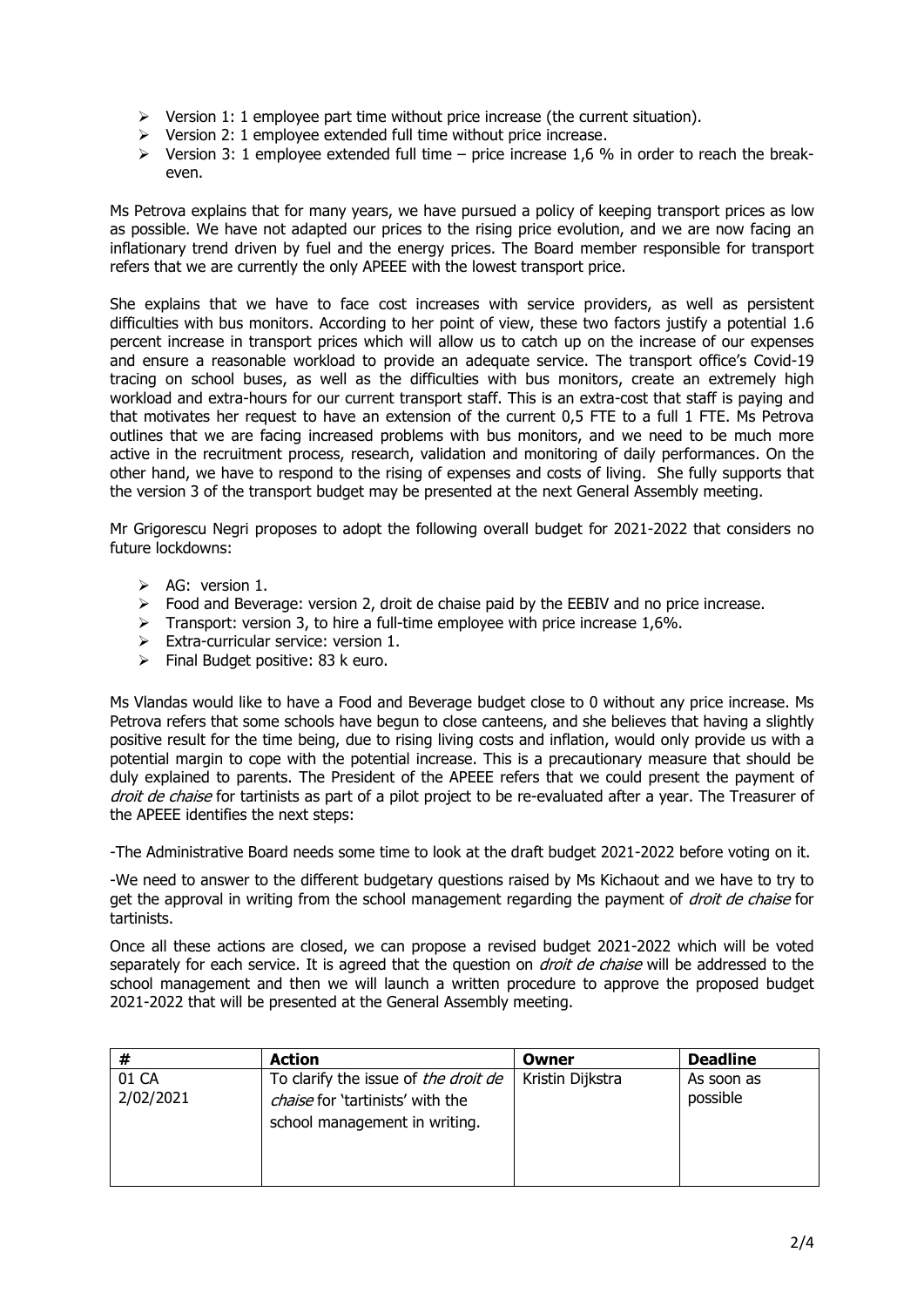| #                   | <b>Action</b>                                                                                                                | Owner                         | <b>Deadline</b>       |
|---------------------|------------------------------------------------------------------------------------------------------------------------------|-------------------------------|-----------------------|
| 02 CA<br>02/02/2021 | To submit a new version of the<br>draft budget 2021-2022 to the<br>Board and launch a written<br>procedure for its approval. | Alexandre Grigorescu<br>Negri | In the coming<br>week |

# **3. Update on the Vetasoft /Access system.**

Mr Rega informs the Board that we are increasing the number of tests performed in our services. The access system in the canteen works well but some adjustments are needed for the extracurricular activities and the transport service. Regular meetings between the APEEE Management and Vetasoft company take place once or twice a week in order to resolve the last issues. Ms Petrova reminds that the first test for the transport started in October 2021 with several bus lines and it was then expanded in a larger scale in conjunction with the distribution of badges to the pupils. The access system is not fully operational in the transport, but it aims at providing adequate information to parents as timely as possible and also to provide the possibility for parents to interact with the service in a less timeconsuming manner to allow further increase of individual treatment of the situations.

## **4. Preparation for the SAC.**

The President of the APEEE announces that the School Advisory Council meeting will be held next week. Ms Dijkstra forwarded the agenda, the documents they had sent through and the minutes from the previous meeting to the Board. She invites all Board members to look at these documents and inform her if there are other topics that need to be raised during the meeting. In addition, we need to be sure that the documents from previous Education Councils have been corrected in the final versions that are going through. Ms Dijkstra reminds that prior to the Sac, we had an oral agreement with the school management regarding the droit de chaise for 'tartinists'. She refers that maybe we could rise as topic the provision of the potential hybrid education for students in quarantine.

### **5. Late enrolments in the extracurricular activities: question.**

The question is whether or not it would be possible to envisage a change in the extracurricular activities' rules allowing parents whose children, join an extra-curricular activity during a term, to pay on a pro-rata temporis basis. In case of late enrolments, a parent should pay the whole term or register his/her child at the beginning of the next term as stated in the current rules. Ms Vlandas refers that this flexibility would be beneficial for our association.

It is clarified that any change to the service rules must be approved by the Administrative Board. It is agreed to either launch a written procedure before January or to submit this proposal to the Board at the January Administrative Board meeting.

### **6. Proposal for changes to the APEEE Statutes / Update on proposed EgA.**

On behalf of the Working Group on Statutes, Mr Kettani presents the changes to the APEEE Statutes that are required to comply with the new Code for Companies and Associations. The most significant changes allow for full online General Assembly meetings, the ability to advance the voting of the General Assembly and the vote count for the quorum and the ability to coopt a new Board member until the next APEEE General Assembly meeting following his/her resignation or departure during the mandate. Mr Kettani proposes to have two separate votes:

1) one vote on the draft Statutes, with the exception of article 10.7.

2) one vote on the revision of article 10.7.

The discussion focuses on the revised article 10.7 that would reduce the minimum number of language section representatives on the Board to one when there are more candidates than